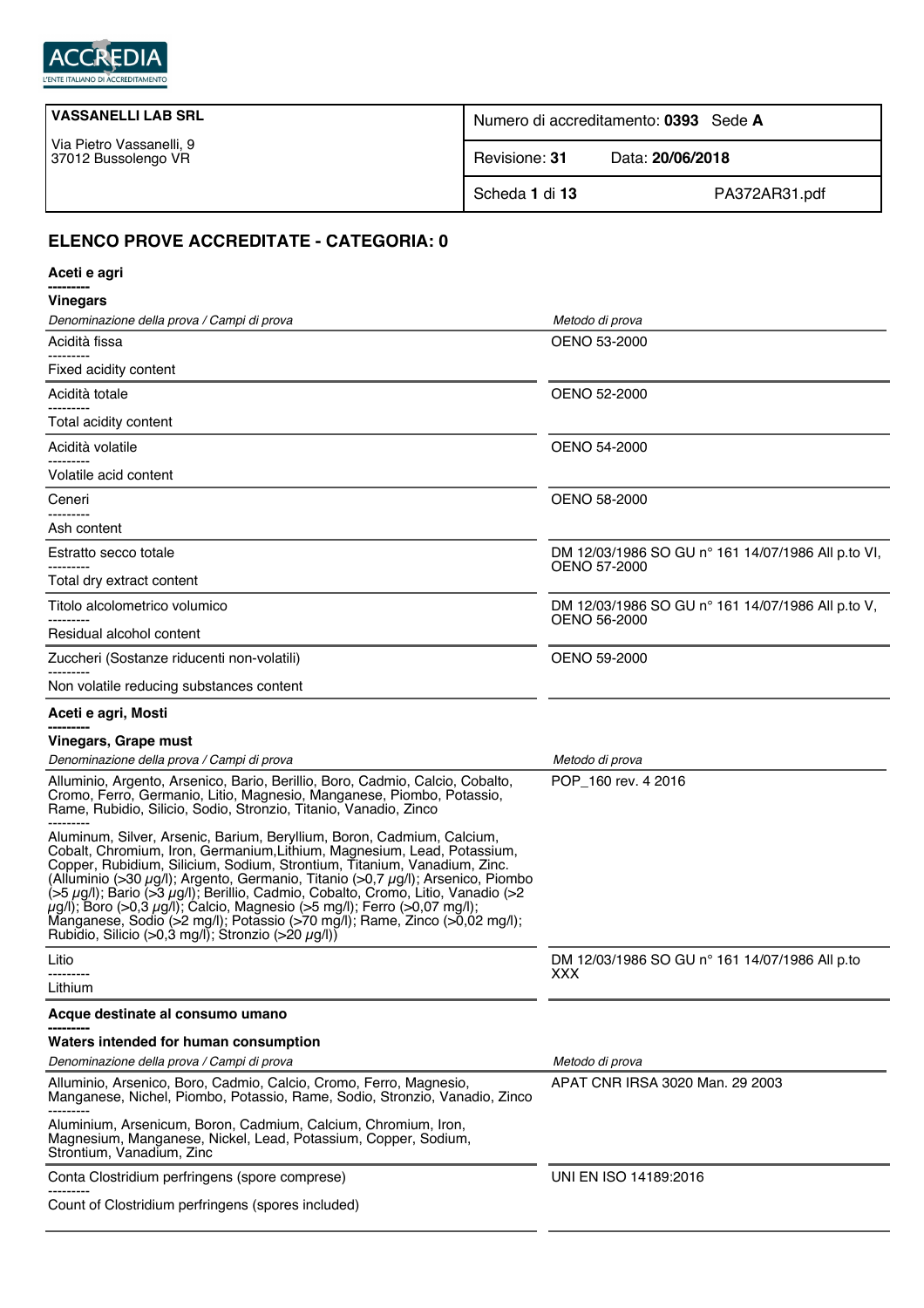

| <b>VASSANELLI LAB SRL</b>                                                                      | Numero di accreditamento: 0393 Sede A    |                                           |  |
|------------------------------------------------------------------------------------------------|------------------------------------------|-------------------------------------------|--|
| Via Pietro Vassanelli, 9<br>37012 Bussolengo VR                                                | Revisione: 31<br>Data: 20/06/2018        |                                           |  |
|                                                                                                | Scheda 2 di 13                           | PA372AR31.pdf                             |  |
| Conta Coliformi totali, Conta Escherichia coli                                                 |                                          | ISO 9308-1:2014 / AMD1:2016               |  |
| Enumeration Total Colifoms Enumeration Escherichia coli                                        |                                          |                                           |  |
| Conta Enterococchi intestinali                                                                 | ISO 7899-2:2000                          |                                           |  |
| Enumeration of intestinal enterococci                                                          |                                          |                                           |  |
| Conta microrganismi su agar a 36°C e 22°C                                                      | ISO 6222:1999                            |                                           |  |
| Enumeration micro-organisms on agar at 36 °C and 22 °C                                         |                                          |                                           |  |
| Acque naturali e di scarico                                                                    |                                          |                                           |  |
| Natural water, Waste water                                                                     |                                          |                                           |  |
| Denominazione della prova / Campi di prova                                                     | Metodo di prova                          |                                           |  |
| pH                                                                                             |                                          | APAT CNR IRSA 2060 Man 29 2003            |  |
| Alimenti di origine vegetale e derivati                                                        |                                          |                                           |  |
| Food of plant origin and their processed products                                              |                                          |                                           |  |
| Denominazione della prova / Campi di prova                                                     | Metodo di prova                          |                                           |  |
| Cadmio, Cromo, Piombo                                                                          | UNI EN 13805:2014 +<br>UNI EN 14083:2003 |                                           |  |
| Cadmium, Chromium, Lead                                                                        |                                          |                                           |  |
| Rame                                                                                           |                                          | Rapporti ISTISAN 1996/34 pag 85 + pag 119 |  |
| Copper                                                                                         |                                          |                                           |  |
| Alimenti di origine vegetale e loro trasformati, piante e parti di piante (foglie)             |                                          |                                           |  |
| Food of plant origin and their processed products, parts of plants (leaves)                    |                                          |                                           |  |
| Denominazione della prova / Campi di prova                                                     | Metodo di prova                          |                                           |  |
| Amitrole, Chlormequat, Daminozid, Mepiquat, Ethylenethiourea (ETU),<br>Propylenethiourea (PTU) |                                          | CVUA EU RL-SRM QuPPe Vers 9.3 met 3 2017  |  |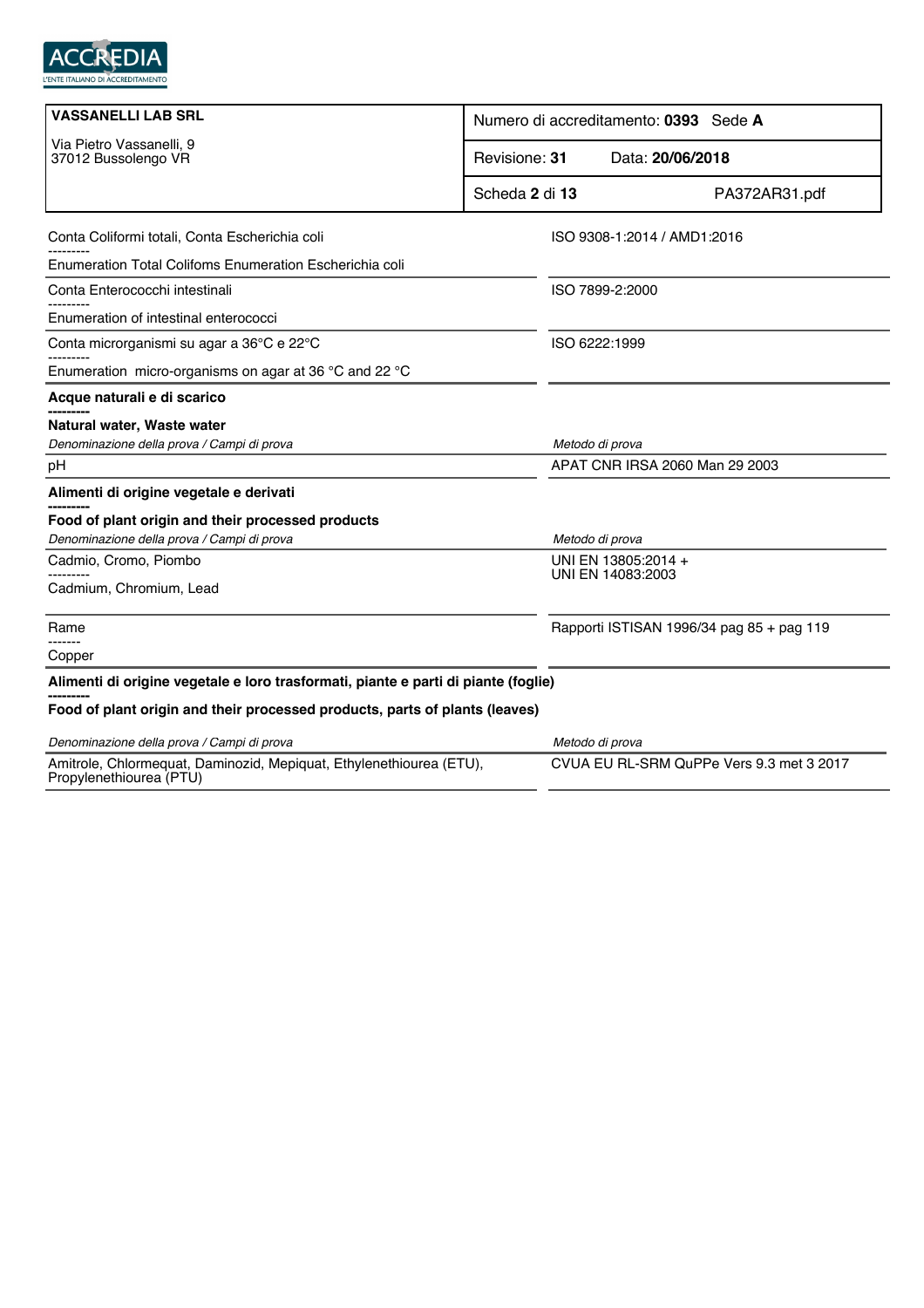

| <b>VASSANELLI LAB SRL</b>                       | Numero di accreditamento: 0393 Sede A |                  |
|-------------------------------------------------|---------------------------------------|------------------|
| Via Pietro Vassanelli, 9<br>37012 Bussolengo VR | Revisione: 31                         | Data: 20/06/2018 |
|                                                 | Scheda 3 di 13                        | PA372AR31.pdf    |

UNI EN 15662:2009

Cadusafos, Captan (Sum of captan and THPI, expressed as captan), Captan,

Tetrahydrophthalimide, Carbaryl, Carbendazim and benomyl (sum of benomyl and carbendazim expressed as carbendazim), Carbendazim, Benomyl, Carbofuran (sum of carbofuran (including any carbofuran generated from carbosulfan, benfuracarb or furathiocarb) and 3-OH carbofuran expressed as carbofuran), Carbofuran, 3-Hydroxy-Carbofuran, Carbophenothion, Carboxin, Carfentrazone-ethyl (determined as carfentrazone and expressed as carfentrazone-ethyl), Carfentrazone, Carfentrazone-ethyl, Chlordane (sum of cis- and trans-chlordane), Chlorfenson, Chlorfenvinphos, Chlorantraniprole, Chloridazon, Chlorfluazuron, Chlorothalonil, Chlorotoluron, Chloroxuron, Chlorpropham, Chlorpyrifos-ethyl, Chlorpyrifos-methyl, Chlorsulfuron, Chlorthal-dimethyl, Chlorthiamid, Chlorthiophos, Chlozolinate, Clethodim (sum of Sethoxydim and Clethodim including degradation products calculated as Sethoxydim), Clethodim, Sethoxydim, Clodinafop and its S-isomers, expressed as clodinafop, Clodinafop-propargyl, Clofentezine, Clomazone, Clopyralid, Cloquintocet-mexyl, Clothianidin, Coumaphos, Cyanazine, Cyantraniliprole, Cyazofamid, Cycloate, Cycloxydim including degradation and reaction products which can be determined as 3-(3-thianyl)glutaric acid S-dioxide (BH 517-TGSO2) and/or 3-hydroxy-3-(3-thianyl)glutaric acid S-dioxide (BH 517-5-OH-TGSO2) or methyl esters thereof, calculated in total as cycloxydim, Cycloxydim, 3-hydroxy-3-(3-thianyl)glutaric acid S-dioxide (BH 517-5-OH-TGSO2), 3-(3-thianyl)glutaric acid S-dioxide (BH 517-TGSO2), Cycluron, Cyflufenamid: sum of cyflufenamid (Z-isomer) and its E-isomer, Cyfluthrin (cyfluthrin including other mixtures of constituent isomers (sum of isomers)), Cyfluthrin, Cyhalofop-butyl, Lambda-Cyhalothrin, Cyhexatin, Cymoxanil, Cypermethrin (cypermethrin including other mixtures of constituent isomers (sum of isomers)), alpha-Cypermethrin, beta-Cypermethrin, zeta-Cypermethrin, Cyproconazole, Cyprodinil, Cyprosulfamide, Cyromazine, Dazomet, DDT (sum of p,p´-DDT, o,p´-DDT, p-p´-DDE and p,p´-TDE (DDD) expressed as DDT), o,p'-DDD, p,p'-DDD, o,p'-DDE, p,p'-DDE, o,p'-DDT, p,p'-DDT, DEET (N,N-Diethyl-M-Toluamid) Diquat, Paraquat CVUA EU RL-SRM QuPPe Vers 9.3 met 4.1 2017 Ethephon, Glyphosate, Aminomethyl phosphonic acid (AMPA), Fosetyl, Phosphorous acid, Fosetyl-Al (sum of fosetyl, phosphonic acid and their salts, expressed as fosetyl), Maleic hydrazide, Chlorate, Perchlorate CVUA EU RL-SRM QuPPe Vers 9.3 met 1.3 2017 Morpholine, Diethanolamine, Triethanolamine CVUA EU RL-SRM QuPPe Vers 9.3 met 7 2017 Denominazione della prova / Campi di prova Metodo di prova Metodo di prova **Alimenti di origine vegetale e loro trasformati, piante e parti di piante (foglie) --------- Food of plant origin and their processed derivatives, parts of plants (leaves)**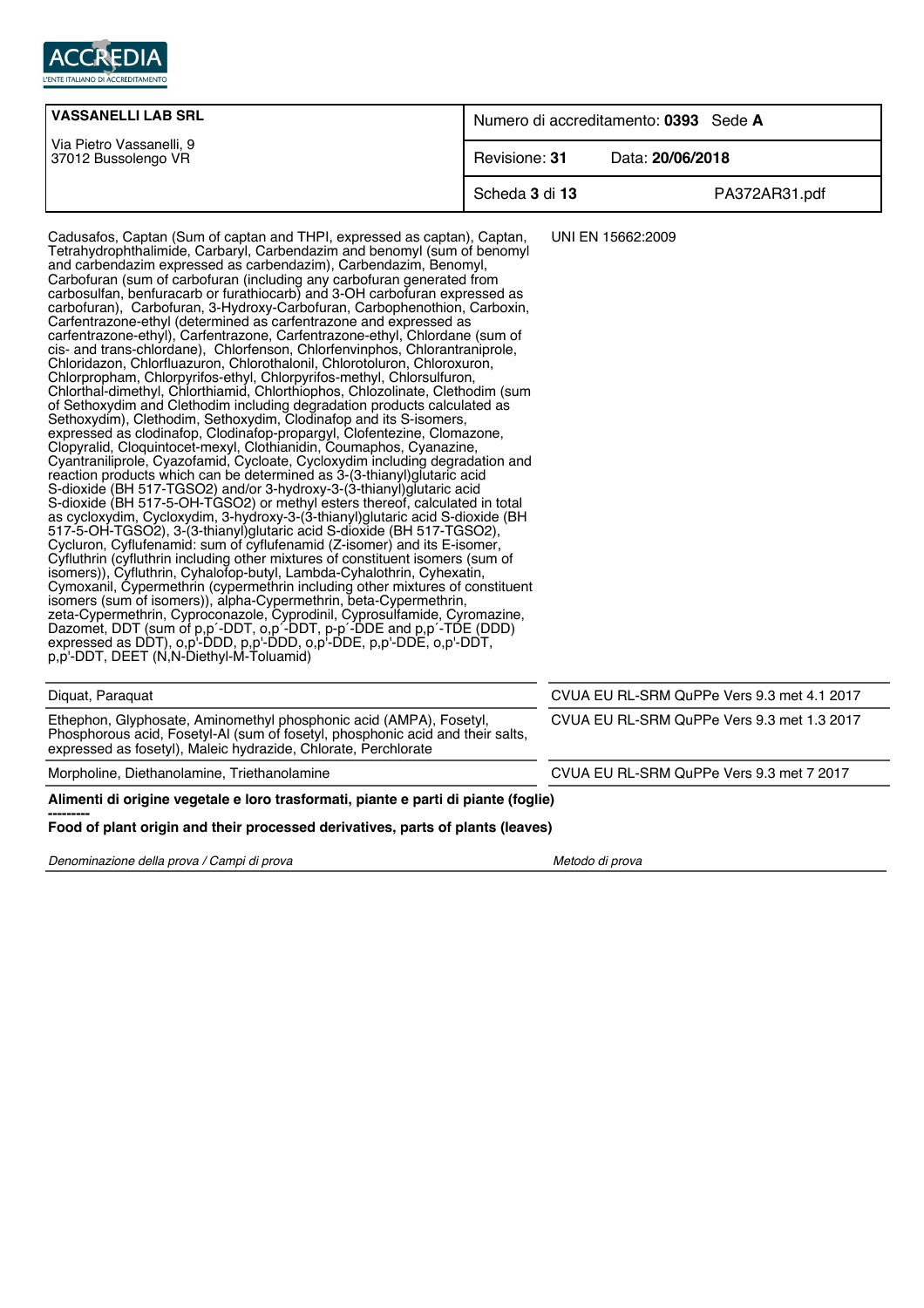

| <b>VASSANELLI LAB SRL</b>                       | Numero di accreditamento: 0393 Sede A |                  |
|-------------------------------------------------|---------------------------------------|------------------|
| Via Pietro Vassanelli, 9<br>37012 Bussolengo VR | Revisione: 31                         | Data: 20/06/2018 |
|                                                 | Scheda 4 di 13                        | PA372AR31.pdf    |

2-Naphthoxyacetic acid (NOA), 2-phenylphenol, 2,4-D, 2,4-D (sum of 2,4-D, its salts, its esters and its conjugates, expressed as 2,4-D), 2,4-DB, 2,4-DB (sum of 2,4-DB, its salts, its esters and its conjugates, expressed as 2,4-DB), 2,4-Dimethylanilin, 2,4,5-T, 4-chloro-3-methylphenol (4-Chloro-m-cresol), 6-Benzyladenine, Abamectin (sum of avermectin), Avermectin B1a, Avermectin B1a delta-8,9 isomer, Avermectin B1b, Acephate, Acequinocyl, Acetamiprid, Acetochlor, Acibenzolar- S- methyl (sum of acibenzolar- Smethyl and acibenzolar acid (free and conjugated), expressed as acibenzolar-S- methyl), Acibenzolar acid, Acibenzolar-S-methyl, Aclonifen, Acrinathrin, Alachlor, Aldicarb (sum of aldicarb, its sulfoxide and its sulfone, expressed as aldicarb), Aldicarb, Aldicarb-sulfone, Aldicarb-sulfoxide, Aldrin and Dieldrin (Aldrin and dieldrin combined expressed as dieldrin), Aldrin, Dieldrin, Ametoctradin, Ametryn, Amidosulfuron, Amisulbrom, Amitraz (amitraz including the metabolites containing the 2,4 -dimethylaniline moiety expressed as amitraz), Amitraz, 2,4-Dimethylanilin, 2,4-Dimethylphenylformamide (DMF), N-2,4-Dimethylphenyl-N-methylformamidine (DMPF), Anthraquinone, Atrazine, Desethyl-Atrazine, Desisopropyl-Atrazine, Azadirachtin, Azimsulfuron, Azinphos-ethyl, Azinphos-methyl, Azocyclotin and Cyhexatin (sum of azocyclotin and cyhexatin expressed as cyhexatin), Azocyclotin, Azoxystrobin, Beflubutamid, Benfuracarb, Benalaxyl, Bendiocarb, Benfluralin, Bensufuron-methyl, Bentazon, Benthiavalicarb-Isopropyl, Benzalkonium chloride (mixture of alkylbenzyldimethylammonium chlorides with alkyl chain lengths of C8, C10, C12, C14, C16 and C18), Benzalkonium Chloride n-C8, Benzalkonium Chloride n-C10, Benzalkonium Chloride n-C12, Benzalkonium Chloride n-C14, Benzalkonium Chloride n-C16, Benzalkonium Chloride n-C18, Benzoximate, Benzoylprop-ethyl, Bifenazate (sum of bifenazate plus bifenazate-diazene expressed as bifenazate), Bifenazate, Bifenazate-diazene, Bifenox, Bifenthrin, Bispyribac-sodium, Bitertanol, Bixafen, Boscalid, Bromacil, Bromadiolone, Bromophos-ethyl, Bromophos-methyl, Bromopropylate, Bromoxynil and its salts, expressed as bromoxynil, Bromoxynil, Bromuconazole, Bupirimate, Buprofezin UNI EN 15662:2009

## **Alimenti di origine vegetale e loro trasformati, piante e parti di piante (foglie) ---------**

## **Food of plant origin and their processed derivatives, parts of plants (leaves)**

Denominazione della prova / Campi di prova Metodo di prova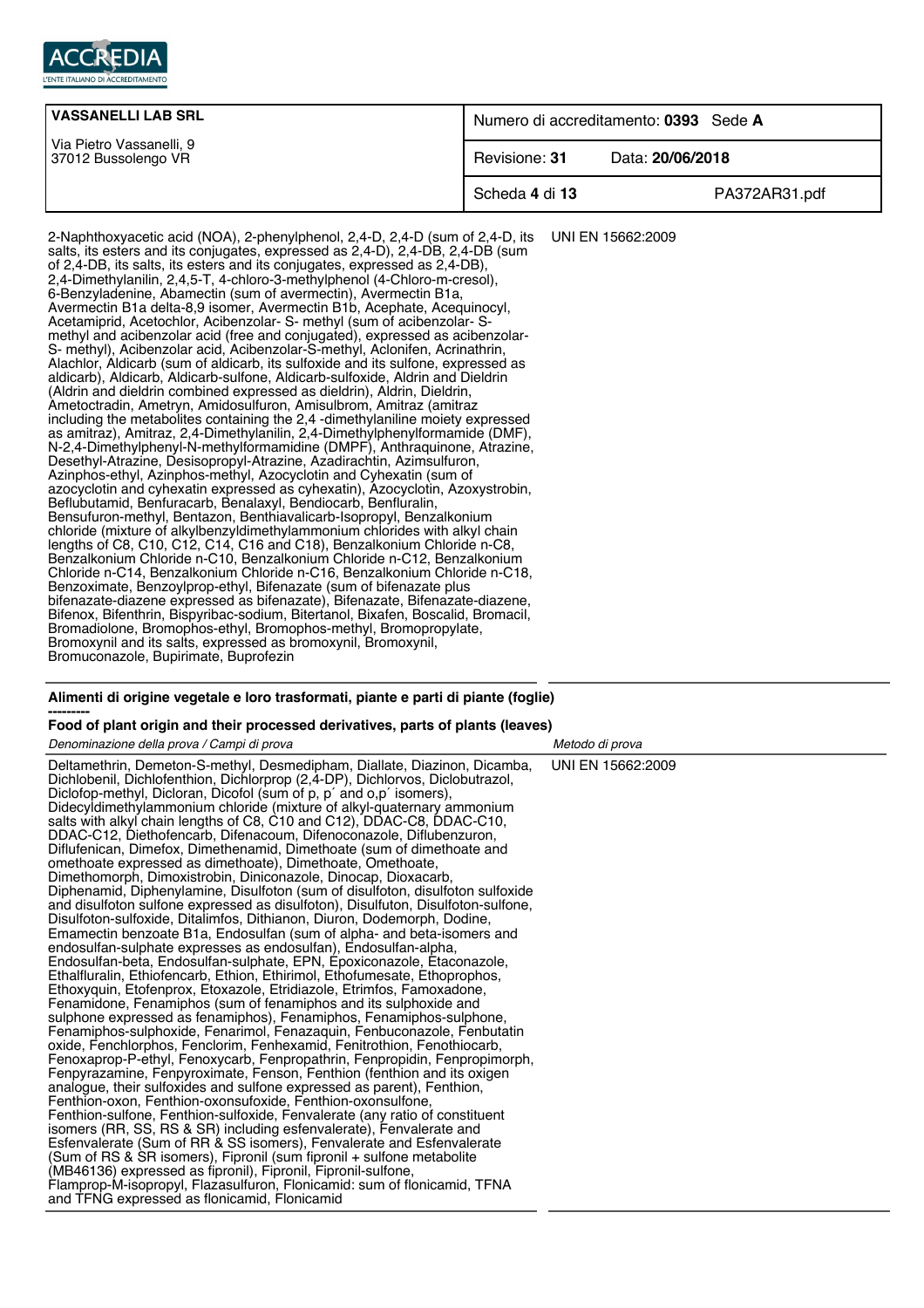

| <b>VASSANELLI LAB SRL</b>                       | Numero di accreditamento: 0393 Sede A |                  |
|-------------------------------------------------|---------------------------------------|------------------|
| Via Pietro Vassanelli, 9<br>37012 Bussolengo VR | Revisione: 31                         | Data: 20/06/2018 |
|                                                 | Scheda 5 di 13                        | PA372AR31.pdf    |

Mecoprop-p (MCPP-P), Mepanipyrim, Mepiquat, Mepronil, Meptyldinocap (sum of 2,4 DNOPC and 2,4 DNOP expressed as meptyldinocap), Meptyldinocap (2,4 DNOPC), 2,4-DNOP-6-Meptyl (2,4 DNOP), Mesosulfuron-methyl, Mesotrione, Metaldehyde, Metconazole, Metaflumizone, Metalaxyl, Metamitron, Metazachlor, Methamidophos, Methidathion, Methiocarb (sum of methiocarb and methiocarb sulfoxide and sulfone, expressed as methiocarb), Methiocarb, Methiocarb-sulfone, Methiocarb-sulfoxide, Metolachlor and S-metolachlor (metolachlor including other mixtures of constituent isomers including S-metolachlor (sum of isomers)), Methomyl and Thiodicarb (sum of methomyl and thiodicarb expressed as methomyl), Methomyl, Thiodicarb, Methoxyfenozide, Metobromuron, Metolcarb, Metoxuron, Metrafenone, Metribuzin, Metsulfuron-methyl, Mevinphos (sum of E- and Z-isomers), Mevinphos, Milbemectin (sum of milbemycin A4 and milbemycin A3, expressed as milbemectin), Milbemycin-A3, Milbemycin-A4, Monocrotophos, Monolinuron, Monouron, Myclobutanil, Naled, Naphthylacetamide and 1-naphthylacetic acid (sum of 1-naphthylacetamide and 1-naphthylacetic acid and its salts, expressed as 1-naphythlacetic acid), 1-Naphthylacetic acid (NAA), Naphthalene acetamide (NAD), Napropamide, Nicosulfuron, Nitenpyram, Nitrofen, Nuarimol, Orthosulfamuron, Oxadiazon, Oxadixyl, Oxamyl, Oxasulfuron, Oxydemeton-methyl (sum of oxydemeton-methyl and demeton-S-methylsulfone expressed as oxydemeton-methyl), Demeton-S-methylsulfone, Demeton-S-methylsulfoxide, Oxyfluorfen, Paclobutrazol, Paraoxon, Parathion, Parathion-methyl (sum of Parathion-methyl and paraoxon-methyl expressed as Parathion-methyl), Parathion-methyl , Paraoxon-methyl, Pencycuron, Penconazole, Pendimethalin, Penoxulam, Penthiopyrad, Permethrin (sum of isomers), Perthan, Pethoxamid, Phenmedipham, Phenthoate, Phorate (sum of phorate, its oxygen analogue and their sulfones expressed as phorate), Phorate, Phorate-oxon, Phorate-sulfone, Phorate-sulfoxide, Phosalone, Phosphamidon, Phosmet (phosmet and phosmet oxon expressed as phosmet), Phosmet, Phosmet-oxon, Phoxim, Picloram, Picolinafen, Picoxystrobin UNI EN 15662:2009 Piperonyl butoxide, Pirimicarb, Desmethyl-pirimicarb, Pirimiphos-ethyl, Pirimiphos-methyl, Prochloraz (sum of prochloraz and its metabolites containing the 2,4,6-Trichlorophenol moiety expressed as prochloraz), Prochloraz, 2,4,6-Trichlorophenol, Procymidone, Profenofos, Profoxydim,

Prohexadione (prohexadione (acid) and its salts expressed as prohexadione-calcium), Promecarb, Prometon, Prometryn, Propachlor, Propamocarb (Sum of propamocarb and its salts, expressed as propamocarb), Propanil, Propaquizafop, Propargite, Propazine, Propetamphos, Propham, Propiconazole, Propoxur, Propoxycarbazone, Propyzamide, Proquinazid, Prosulfocarb, Prosulfuron, Prothioconazole, Prothioconazole Desthio, Prothiofos, Pymetrozine, Pyraclostrobin, Pyraflufen-ethyl, Pyrazophos, Pyrethrins, Pyridaben, Pyridalyl, Pyridaphenthion,Pyridate, Pyrifenox, Pyrimethanil,Pyriofenone, Pyriproxyfen, Pyroxsulam, Quinalphos, Quinclorac, Quinoxyfen, Quintozene (sum of quintozene and pentachloro-aniline expressed as quintozene), Quintozene, Pentachloroaniline, Quizalofop-ethyl, Rimsulfuron, Rotenone, Sedaxane, Silthiofam, Simazine, Simetryn, Spinetoram (XDE-175), Spinosad (spinosad, sum of spinosyn A and spinosyn D), Spinosyn A, Spinosyn D, Spirodiclofen, Spiromesifen, Spirotetramat and its 4 metabolites BYI08330-enol, BYI08330-ketohydroxy, BYI08330-monohydroxy, and BYI08330 enolUNI EN 15662:2009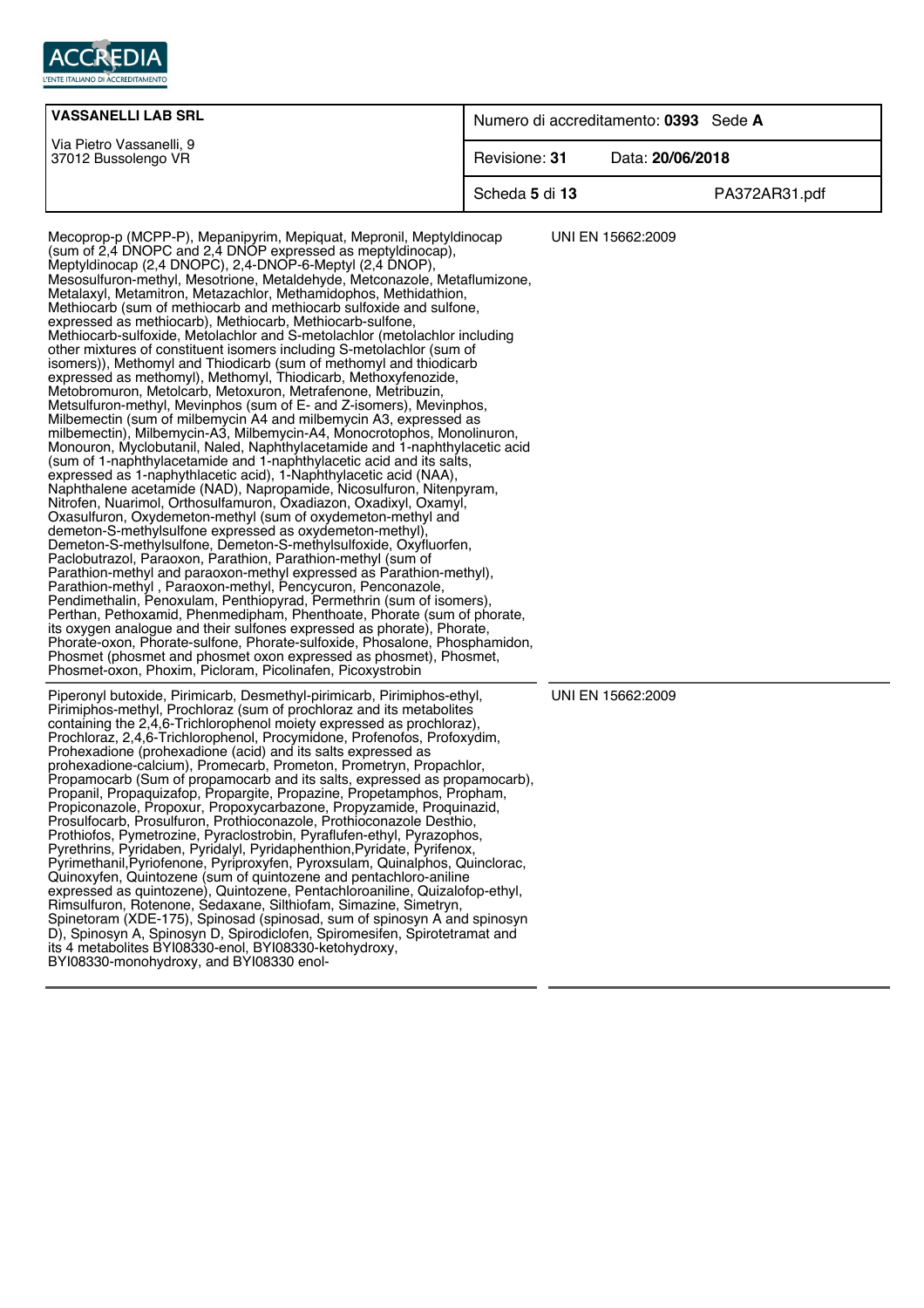

| <b>VASSANELLI LAB SRL</b>                                                                                                                                                                                                                                                                                                                                                                                                                                                                                                                                                                                                                                                                                                                                                                                                                                                                                                                                                                                                                                                                                                                                                                                                                                                                                                                                                                                                                                                                                                                                                                                                                                                                                                                                                                                                                                                                                                                                                                                                                                                                                                            | Numero di accreditamento: 0393 Sede A |                               |                                                    |
|--------------------------------------------------------------------------------------------------------------------------------------------------------------------------------------------------------------------------------------------------------------------------------------------------------------------------------------------------------------------------------------------------------------------------------------------------------------------------------------------------------------------------------------------------------------------------------------------------------------------------------------------------------------------------------------------------------------------------------------------------------------------------------------------------------------------------------------------------------------------------------------------------------------------------------------------------------------------------------------------------------------------------------------------------------------------------------------------------------------------------------------------------------------------------------------------------------------------------------------------------------------------------------------------------------------------------------------------------------------------------------------------------------------------------------------------------------------------------------------------------------------------------------------------------------------------------------------------------------------------------------------------------------------------------------------------------------------------------------------------------------------------------------------------------------------------------------------------------------------------------------------------------------------------------------------------------------------------------------------------------------------------------------------------------------------------------------------------------------------------------------------|---------------------------------------|-------------------------------|----------------------------------------------------|
| Via Pietro Vassanelli, 9<br>37012 Bussolengo VR                                                                                                                                                                                                                                                                                                                                                                                                                                                                                                                                                                                                                                                                                                                                                                                                                                                                                                                                                                                                                                                                                                                                                                                                                                                                                                                                                                                                                                                                                                                                                                                                                                                                                                                                                                                                                                                                                                                                                                                                                                                                                      | Revisione: 31                         | Data: 20/06/2018              |                                                    |
|                                                                                                                                                                                                                                                                                                                                                                                                                                                                                                                                                                                                                                                                                                                                                                                                                                                                                                                                                                                                                                                                                                                                                                                                                                                                                                                                                                                                                                                                                                                                                                                                                                                                                                                                                                                                                                                                                                                                                                                                                                                                                                                                      | Scheda 6 di 13                        |                               | PA372AR31.pdf                                      |
| Spirotetramat_BYI 03380-monohydroxy, Spiroxamine, Sulcotrione, Sulfallate,<br>Sulfosulfuron, Sulfotep, Sulfoxaflor (sum of isomers), Tebuconazole,<br>Tebufenozide, Tebufenpyrad, Tebupirimifos, Tecnazene, Teflubenzuron,<br>Tefluthrin, Tembotrione, Tepraloxydim, Terbufos, Terbumeton, Terbuthylazine,<br>Terbutryn, Tetrachlorvinphos, Tetraconazole, Tetradifon, Tetramethrin,<br>Thiabendazole, Thiacloprid, Thiamethoxam, Thiencarbazone-methyl,<br>Thifensulfuron-methyl, Thiobencarb, Thionazin, Thiophanate-methyl, Thiram,<br>Tiocarbazil, Tolclofos-methyl, Tolylfluanid (Sum of tolylfluanid and<br>dimethylaminosulfotoluidide expressed as tolylfluanid), Tolylfluanid,<br>Dimethylaminosulfotoluidide (DMST), Tralkoxydim, Tralomethrin, Triadimefon<br>and triadimenol (sum of triadimefon and triadimenol), Triadimefon,<br>Triadimenol, Tri-allate, Triasulfuron, Triazamate, Triazophos,<br>Tribenuron-methyl, Trichlorfon, Triclopyr, Tricyclazole, Trifloxystrobin,<br>Triflumizole: Triflumizole and metabolite<br>FM-6-1(N-(4-chloro-2-trifluoromethylphenyl)-n-propoxyacetamidine),<br>expressed as Triflumizole, Triflumizole,<br>FM-6-1(N-(4-chloro-2-trifluoromethylphenyl)-n-propoxyacetamidine),<br>Triflumuron, Trifluralin, Triforine, Triflusulfuron methyl, Trinexapac-ethyl,<br>Triticonazole, Tritosulfuron, Valifenalate, Vamidothion, Vinclozolin, Zoxamide                                                                                                                                                                                                                                                                                                                                                                                                                                                                                                                                                                                                                                                                                                                                   |                                       | UNI EN 15662:2009             |                                                    |
| TFNA, TFNG, Florasulam, Fluazifop-P (sum of all the constituent isomers of<br>fluazifop, its esters and its conjugates, expressed as fluazifop), Fluazifop,<br>Fluazifop-P-butyl, Fluazinam, Flubendiamide, Fludioxonil, Flufenacet,<br>Flufenoxuron, Flumioxazine, Fluometuron, Fluopicolide, Fluopyram,<br>Fluoxastrobin, Fluquinconazole, Flurochloridone, Fluroxypyr (sum of<br>fluroxypyr, its salts, its esters, and its conjugates, expressed as fluroxypyr),<br>Fluroxypir, Fluroxypyr-mepthyl, Flusilazole, Flutriafol, Tau-Fluvalinate, Folpet<br>(sum of folpet and phtalimide, expressed as folpet), Folpet, Phthalimide,<br>Fonofos, Forchlorfenuron, Formetanate, Formothion, Fosthiazate, Furalaxil,<br>Furathiocarb, Giberellic acid, Halosulfuron-methyl, Haloxyfop (Sum of<br>haloxyfop, its esters, salts and conjugates expressed as haloxyfop (sum of the<br>R- and S- isomers at any ratio)), Haloxyfop-R-methyl, Heptachlor (sum of<br>heptachlor and heptachlor epoxide expressed as heptachlor), Heptachlor,<br>Cis-Heptachlorepoxid, Trans-Heptachlorepoxid, Heptenophos,<br>Hexachlorobenzene, Hexachlorocyclohexane (HCH), sum of isomers, except<br>the gamma isomer, Alpha-HCH, Beta-HCH, Delta-HCH, Epsilon-HCH,<br>Hexaconazole, Hexaflumuron, Hexythiazox, Imazalil,<br>Imazamethabenz-methyl, Imazamox, Imazaquin, Imazosulfuron, Imidacloprid,<br>Indoxacarb, Iodofenphos, Ioxynil (sum of Ioxynil, its salts and its esters,<br>expressed as ioxynil), loxynil, loxynil-methyl, lpconazole, lprodione,<br>Iprovalicarb, Isodrin, Isofenphos, Isofenphos-methyl, Isopropalin, Isoproturon,<br>Isopyrazam, Isoxaben, Isoxaflutole (sum of isoxaflutole and its<br>diketonitrile-metabolite, expressed as isoxaflutole), Isoxaflutrole, Isoxaflutole<br>RPA 202248, Kresoxim-methyl, Lenacil, Lindane (Gamma-HCH), Linuron,<br>Lufenuron, Malathion (sum of malathion and malaoxon expressed as<br>malathion), Malaoxon, Malathion, Mandipropamid, Matrine, MCPA and MCPB<br>(MCPA, MCPB including their salts, esters and conjugates expressed as<br>MCPA), MCPA, MCPB, Mecarbam, Mecoprop (MCPP), |                                       | UNI EN 15662:2009             |                                                    |
| Alimenti non grassi                                                                                                                                                                                                                                                                                                                                                                                                                                                                                                                                                                                                                                                                                                                                                                                                                                                                                                                                                                                                                                                                                                                                                                                                                                                                                                                                                                                                                                                                                                                                                                                                                                                                                                                                                                                                                                                                                                                                                                                                                                                                                                                  |                                       |                               |                                                    |
| Non fatty foods<br>Denominazione della prova / Campi di prova                                                                                                                                                                                                                                                                                                                                                                                                                                                                                                                                                                                                                                                                                                                                                                                                                                                                                                                                                                                                                                                                                                                                                                                                                                                                                                                                                                                                                                                                                                                                                                                                                                                                                                                                                                                                                                                                                                                                                                                                                                                                        |                                       | Metodo di prova               |                                                    |
| Dithiocarbamates (dithiocarbamates expressed as CS2, including maneb,<br>mancozeb, metiram, propineb, thiram and ziram)                                                                                                                                                                                                                                                                                                                                                                                                                                                                                                                                                                                                                                                                                                                                                                                                                                                                                                                                                                                                                                                                                                                                                                                                                                                                                                                                                                                                                                                                                                                                                                                                                                                                                                                                                                                                                                                                                                                                                                                                              |                                       | UNI EN 12396-2:1999           |                                                    |
| <b>Bevande spiritose</b>                                                                                                                                                                                                                                                                                                                                                                                                                                                                                                                                                                                                                                                                                                                                                                                                                                                                                                                                                                                                                                                                                                                                                                                                                                                                                                                                                                                                                                                                                                                                                                                                                                                                                                                                                                                                                                                                                                                                                                                                                                                                                                             |                                       |                               |                                                    |
| <b>Spirit drinks</b>                                                                                                                                                                                                                                                                                                                                                                                                                                                                                                                                                                                                                                                                                                                                                                                                                                                                                                                                                                                                                                                                                                                                                                                                                                                                                                                                                                                                                                                                                                                                                                                                                                                                                                                                                                                                                                                                                                                                                                                                                                                                                                                 |                                       |                               |                                                    |
| Denominazione della prova / Campi di prova                                                                                                                                                                                                                                                                                                                                                                                                                                                                                                                                                                                                                                                                                                                                                                                                                                                                                                                                                                                                                                                                                                                                                                                                                                                                                                                                                                                                                                                                                                                                                                                                                                                                                                                                                                                                                                                                                                                                                                                                                                                                                           |                                       | Metodo di prova               |                                                    |
| Acidità totale, Acidità fissa, Acidità volatile                                                                                                                                                                                                                                                                                                                                                                                                                                                                                                                                                                                                                                                                                                                                                                                                                                                                                                                                                                                                                                                                                                                                                                                                                                                                                                                                                                                                                                                                                                                                                                                                                                                                                                                                                                                                                                                                                                                                                                                                                                                                                      |                                       |                               | Reg CE 2870/2000 19/12/2000 GU CE L333             |
| Total acidity, Fixed acidity, Volatile Acidity                                                                                                                                                                                                                                                                                                                                                                                                                                                                                                                                                                                                                                                                                                                                                                                                                                                                                                                                                                                                                                                                                                                                                                                                                                                                                                                                                                                                                                                                                                                                                                                                                                                                                                                                                                                                                                                                                                                                                                                                                                                                                       |                                       | UE L108 23/04/2016            | 29/12/2000 All III.3 Reg UE 635/2016 22/04/2016 GU |
| Dibutyl phthalate (DBP), Bis (2-ethylhexyl) phthalate (DEHP), Butyl benzyl<br>phthalate (BBP), Di-isobutyl phthalate (DiBP)                                                                                                                                                                                                                                                                                                                                                                                                                                                                                                                                                                                                                                                                                                                                                                                                                                                                                                                                                                                                                                                                                                                                                                                                                                                                                                                                                                                                                                                                                                                                                                                                                                                                                                                                                                                                                                                                                                                                                                                                          |                                       | Risoluzione OIV OENO 521 2013 |                                                    |
| Estratto secco totale                                                                                                                                                                                                                                                                                                                                                                                                                                                                                                                                                                                                                                                                                                                                                                                                                                                                                                                                                                                                                                                                                                                                                                                                                                                                                                                                                                                                                                                                                                                                                                                                                                                                                                                                                                                                                                                                                                                                                                                                                                                                                                                |                                       | OIV-MA-BS-10 R2009            |                                                    |

--------- Total dry extract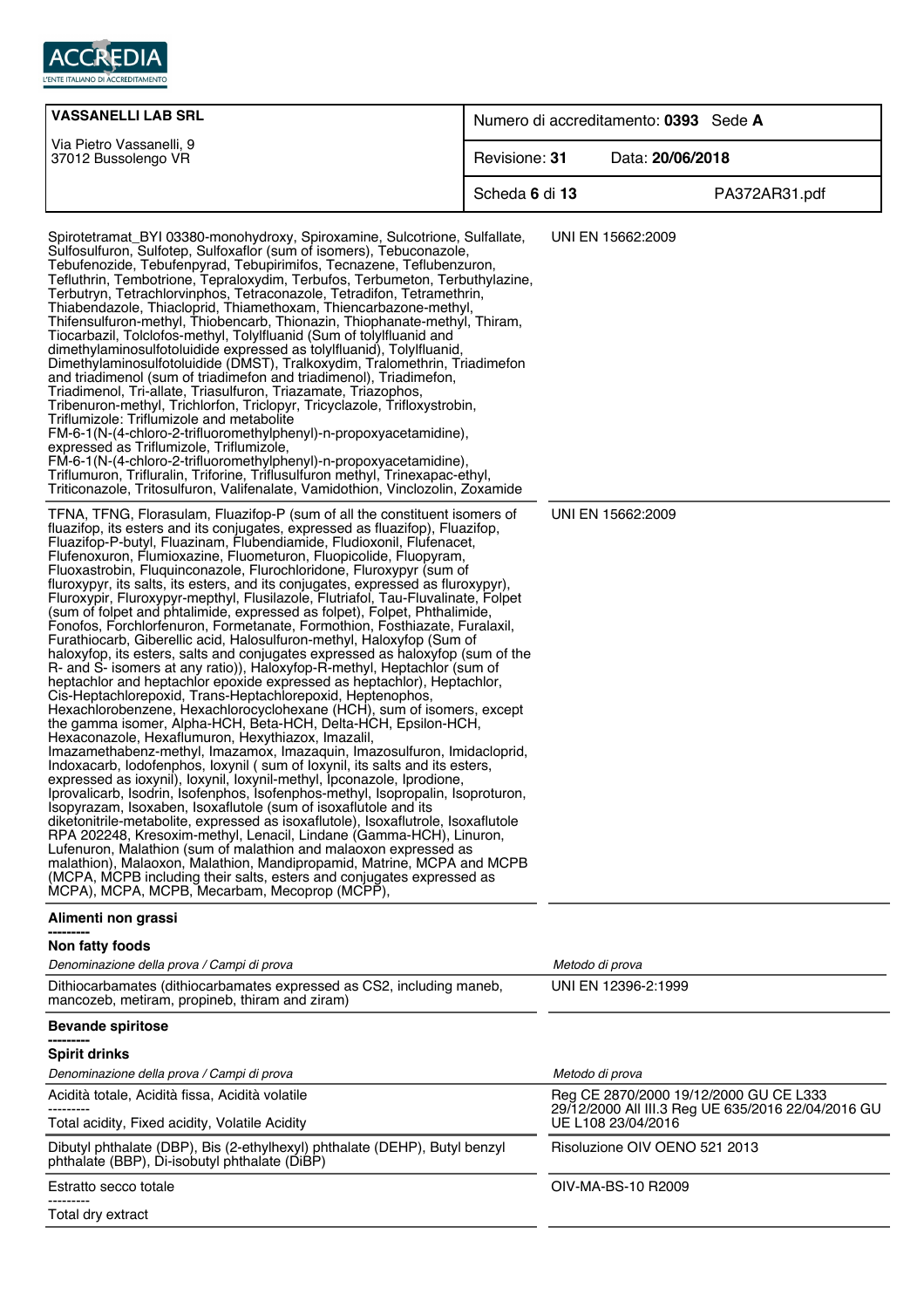

| <b>VASSANELLI LAB SRL</b>                                                                                                                                                                                                                                                                                                                                                                                                                  | Numero di accreditamento: 0393 Sede A                        |  |  |
|--------------------------------------------------------------------------------------------------------------------------------------------------------------------------------------------------------------------------------------------------------------------------------------------------------------------------------------------------------------------------------------------------------------------------------------------|--------------------------------------------------------------|--|--|
| Via Pietro Vassanelli, 9<br>37012 Bussolengo VR                                                                                                                                                                                                                                                                                                                                                                                            | Data: 20/06/2018<br>Revisione: 31                            |  |  |
|                                                                                                                                                                                                                                                                                                                                                                                                                                            | Scheda 7 di 13<br>PA372AR31.pdf                              |  |  |
| Massa volumica a 20 °C e Densità relativa a 20 °C                                                                                                                                                                                                                                                                                                                                                                                          | OIV-MA-BS-06 R2009                                           |  |  |
| Density $(20^{\circ}C)$                                                                                                                                                                                                                                                                                                                                                                                                                    |                                                              |  |  |
| Sostanze volatili e metanolo (Metanolo, 1-Propanolo, 2-Metil, 1-Propanolo,<br>2-Metil, 1-Butanolo, 3-Metil, 1-Butanolo, Acetato di etile, 1-Butanolo,<br>2-Butanolo, Acetaldeide, Acetale)                                                                                                                                                                                                                                                 | Reg CE 2870/2000 19/12/2000 GU CE L333<br>29/12/2000 All III |  |  |
| Volatile substances and methanol (Methanol, Propan-1-ol,<br>2-methylpropan-1-ol, 2-methyl-butan-1-ol, 3-methyl-butan-1-ol, Ethyl acetate,<br>butan-1-ol, butan-2-ol, ethanal (acetaldehyde), 1,1-diethoxyethane (acetal)                                                                                                                                                                                                                   |                                                              |  |  |
| Titolo alcolometrico volumico                                                                                                                                                                                                                                                                                                                                                                                                              | Reg CE 2870/2000 19/12/2000 GU CE L333                       |  |  |
| Real alcoholic strength                                                                                                                                                                                                                                                                                                                                                                                                                    | 29/12/2000 All I App I + App II met B                        |  |  |
| Birra                                                                                                                                                                                                                                                                                                                                                                                                                                      |                                                              |  |  |
| ----------<br>Beer                                                                                                                                                                                                                                                                                                                                                                                                                         |                                                              |  |  |
| Denominazione della prova / Campi di prova                                                                                                                                                                                                                                                                                                                                                                                                 | Metodo di prova                                              |  |  |
| Acidità totale                                                                                                                                                                                                                                                                                                                                                                                                                             | DM 21/09/1970 SO GU nº 105 28/04/1971 Met 8                  |  |  |
| <b>Total acidity</b>                                                                                                                                                                                                                                                                                                                                                                                                                       |                                                              |  |  |
| Acidità volatile                                                                                                                                                                                                                                                                                                                                                                                                                           | DM 21/09/1970 SO GU nº 105 28/04/1971 Met 9                  |  |  |
| ---------<br><b>Volatile Acidity</b>                                                                                                                                                                                                                                                                                                                                                                                                       |                                                              |  |  |
| Ceneri e alcalinità delle ceneri                                                                                                                                                                                                                                                                                                                                                                                                           | DM 21/09/1970 SO GU n° 105 28/04/1971 Met 10                 |  |  |
| Ash and Alkalinity of ash                                                                                                                                                                                                                                                                                                                                                                                                                  |                                                              |  |  |
| Estratto (da calcolo)                                                                                                                                                                                                                                                                                                                                                                                                                      | DM 21/09/1970 SO GU n° 105 28/04/1971 Met 6                  |  |  |
| Extract (by calculation)                                                                                                                                                                                                                                                                                                                                                                                                                   |                                                              |  |  |
| Grado alcolico                                                                                                                                                                                                                                                                                                                                                                                                                             | DM 21/09/1970 SO GU nº 105 28/04/1971 Met 5                  |  |  |
| Alcoholic strength                                                                                                                                                                                                                                                                                                                                                                                                                         |                                                              |  |  |
| Grado saccarometrico (da calcolo)                                                                                                                                                                                                                                                                                                                                                                                                          | DM 21/09/1970 SO GU n° 105 28/04/1971 Met 7                  |  |  |
| Original Exctract (Plato - by calculation)                                                                                                                                                                                                                                                                                                                                                                                                 |                                                              |  |  |
| Limpidità                                                                                                                                                                                                                                                                                                                                                                                                                                  | DM 21/09/1970 SO GU nº 105 28/04/1971 Met 3                  |  |  |
| Limpidity                                                                                                                                                                                                                                                                                                                                                                                                                                  |                                                              |  |  |
| Peso specifico a 20° C                                                                                                                                                                                                                                                                                                                                                                                                                     | DM 21/09/1970 SO GU nº 105 28/04/1971 Met 4                  |  |  |
| Specific gravity at 20°C                                                                                                                                                                                                                                                                                                                                                                                                                   |                                                              |  |  |
| Cereali e derivati                                                                                                                                                                                                                                                                                                                                                                                                                         |                                                              |  |  |
| Cereals and their processed products                                                                                                                                                                                                                                                                                                                                                                                                       |                                                              |  |  |
| Denominazione della prova / Campi di prova                                                                                                                                                                                                                                                                                                                                                                                                 | Metodo di prova                                              |  |  |
| Aflatossina B1, Aflatossina B2, Aflatossina G1, Aflatossina G2, Aflatossine<br>totali (B1, B2, G1, G2) (da calcolo), Ocratossina A, Deossinivalenolo,<br>Fumonisina B1, Fumonisina B2 + Fumonisina B1 + Fumonisina B2 (da<br>calcolo), Zearalenone (ZEA)                                                                                                                                                                                   | POP_379 rev. 1 2018                                          |  |  |
| Aflatoxin B1, Aflatoxin B2, Aflatoxin G1, Aflatoxin G2, Aflatoxins sum (B1, B2,<br>G1, G2), (by calculation), Ochratoxin A (OTA), Deoxynivalenol (DON),<br>Fumonisin B1, Fumonisin B2, Fumonisin B1 + Fumonisin B2 (by calculation),<br>Zearalenon<br>Aflatoxins B1, B2, G1, G2 $>$ 0, 5 $\mu$ g/Kg;<br>Ochratoxin $A > 0.5$ ug/Kg;<br>Deoxynivalenol > 50 $\mu$ g/Kg;<br>Fumonisins B1, B2 > 100 $\mu$ g/Kg;<br>Zearalenon > 5 $\mu$ g/Kg |                                                              |  |  |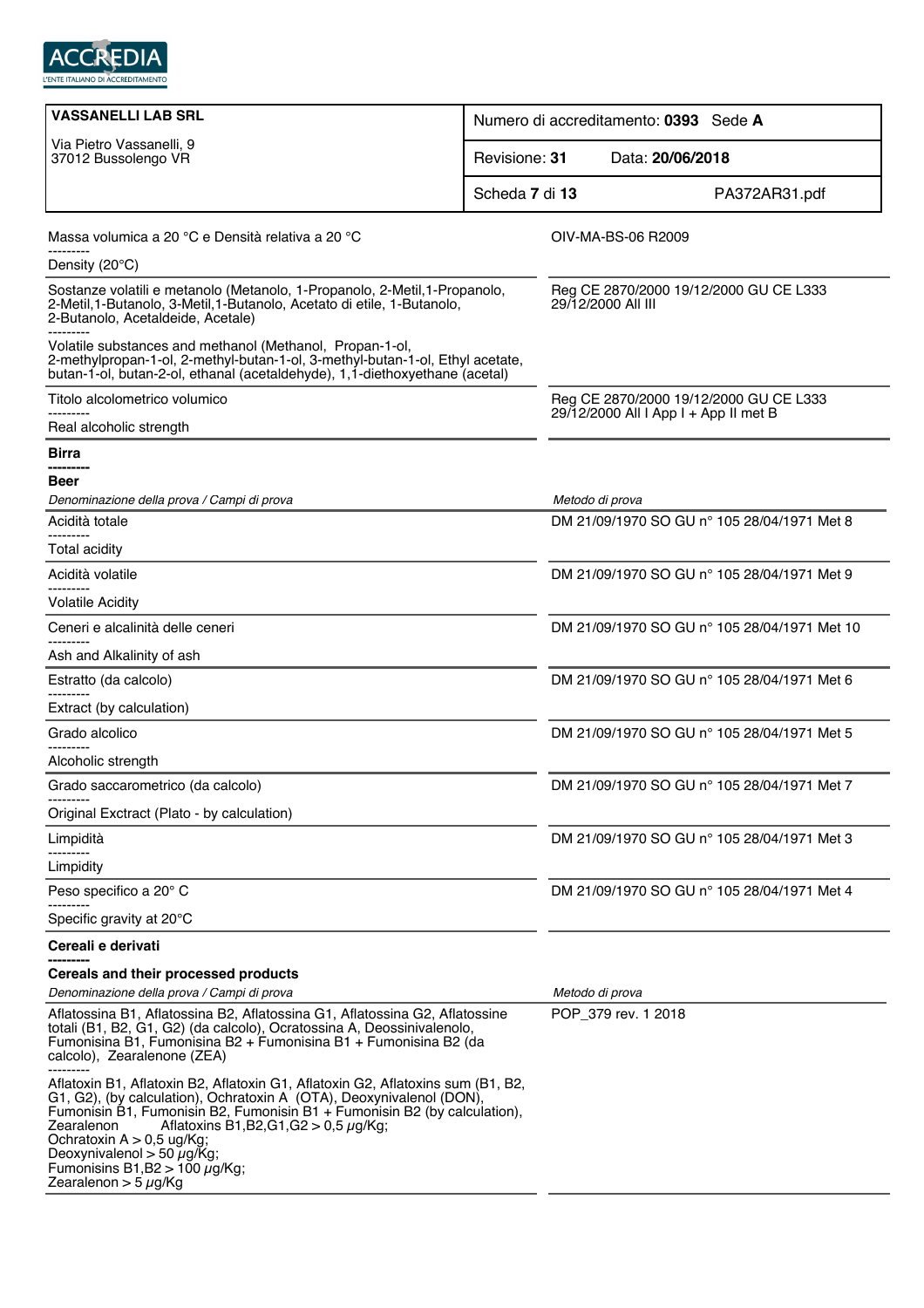

| <b>VASSANELLI LAB SRL</b>                                                                                           | Numero di accreditamento: 0393 Sede A |  |  |
|---------------------------------------------------------------------------------------------------------------------|---------------------------------------|--|--|
| Via Pietro Vassanelli, 9<br>37012 Bussolengo VR                                                                     | Data: 20/06/2018<br>Revisione: 31     |  |  |
|                                                                                                                     | Scheda 8 di 13<br>PA372AR31.pdf       |  |  |
| Cereali, frutti in guscio e prodotti derivati                                                                       |                                       |  |  |
| Cereal, Nuts and by products.                                                                                       |                                       |  |  |
| Denominazione della prova / Campi di prova                                                                          | Metodo di prova                       |  |  |
| Aflatossina B1, Aflatossina B2, Aflatossina G1, Aflatossina G2,<br>Aflatossine totali (B1, B2, G1, G2) (da calcolo) | UNI EN ISO 16050:2011                 |  |  |
| Aflatoxin B1, Aflatoxin B2, Aflatoxin G1, Aflatoxin G2, Aflatoxins sum (B1, B2,<br>G1, G2), (by calculation)        |                                       |  |  |
| Mosti concentrati rettificati                                                                                       |                                       |  |  |
| <b>Rectified concentrated</b><br>grape must                                                                         |                                       |  |  |
| Denominazione della prova / Campi di prova                                                                          | Metodo di prova                       |  |  |
| Acidità totale<br>---------                                                                                         | OIV-MA-F1-05 R2011                    |  |  |
| <b>Total acidity</b>                                                                                                |                                       |  |  |
| Anidride solforosa totale                                                                                           | OIV-MA-F1-07 R2011                    |  |  |
| Total sulphur dioxide                                                                                               |                                       |  |  |
| Caratteristiche cromatiche                                                                                          | OIV-MA-F1-08 R2011                    |  |  |
| Chromatic properties                                                                                                |                                       |  |  |
| Cationi totali                                                                                                      | OIV-MA-F1-09 R2012                    |  |  |
| <b>Total cations</b>                                                                                                |                                       |  |  |
| Conduttività                                                                                                        | OIV-MA-F1-01 R2011                    |  |  |
| Conductivity                                                                                                        |                                       |  |  |
| Idrossimetilfurfurale                                                                                               | OIV-MA-F1-02 R2011                    |  |  |
| Hydroxymethylfurfural (HMF)                                                                                         |                                       |  |  |
| Indice di Folin-Ciocalteu                                                                                           | OIV-MA-F1-13 R2015                    |  |  |
| Folin-Ciocalteu Index (IFC)                                                                                         |                                       |  |  |
| Meso-inositolo, Scillo-inositolo, Saccarosio                                                                        | OIV-MA-F1-12 R2015                    |  |  |
| Meso-inositol, Scyllo-inositol, Sucrose                                                                             |                                       |  |  |
| pH                                                                                                                  | OIV-MA-F1-06 R2011                    |  |  |
| Mosti concentrati, Mosti concentrati rettificati                                                                    |                                       |  |  |
| <b>Concentrated</b><br>grape must, Rectified concentrated<br>grape must                                             |                                       |  |  |
| Denominazione della prova / Campi di prova                                                                          | Metodo di prova                       |  |  |
| Titolo alcolometrico volumico effettivo                                                                             | OIV-MA-F1-03 R2011                    |  |  |
| Acquired alcoholic strength                                                                                         |                                       |  |  |
| Mosti, Mosti concentrati, Mosti concentrati rettificati                                                             |                                       |  |  |
| Grape must, Concentrated grape<br>must, Rectified concentrated<br>grape must                                        |                                       |  |  |
| Denominazione della prova / Campi di prova                                                                          | Metodo di prova                       |  |  |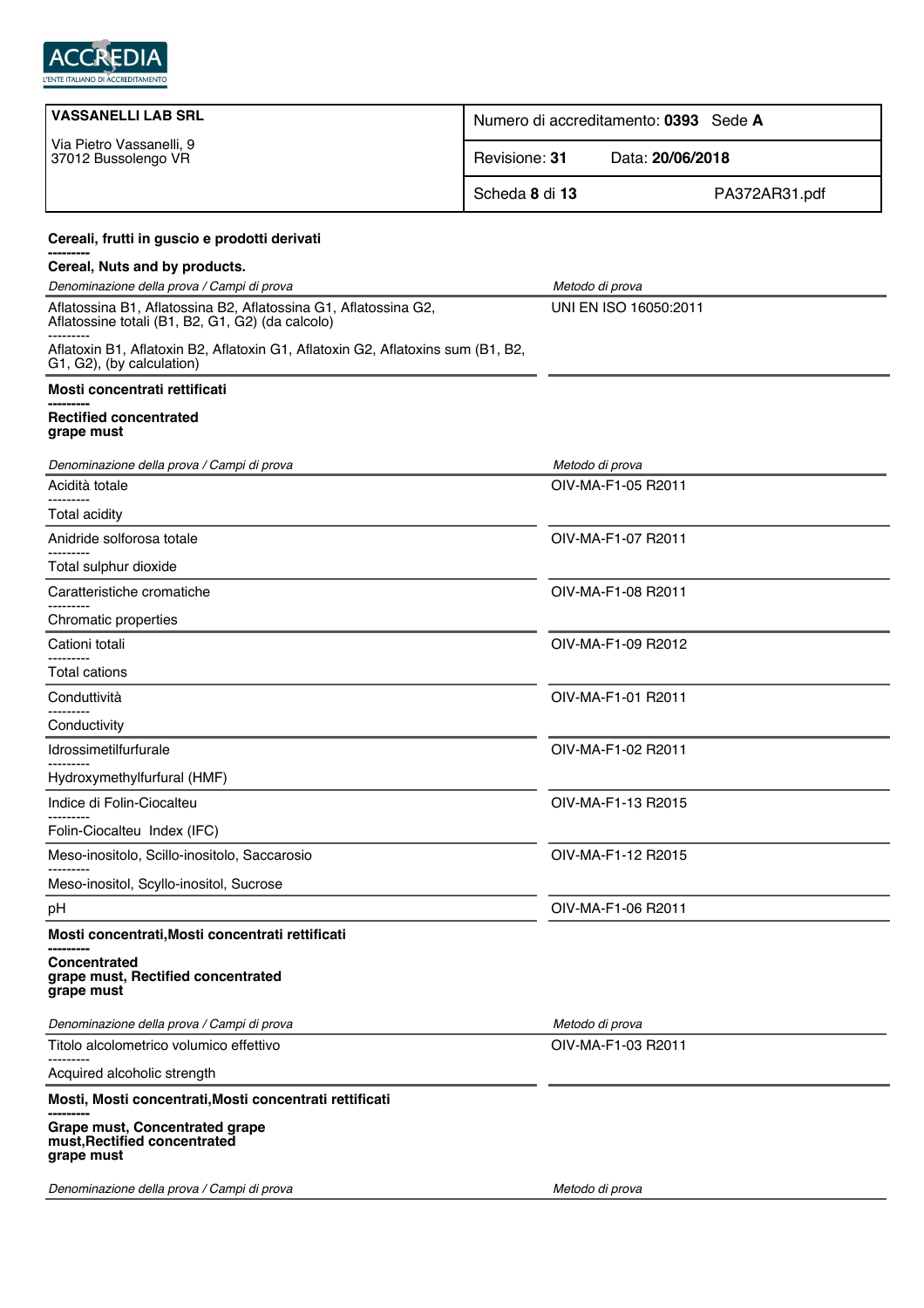

| <b>VASSANELLI LAB SRL</b>                                                                                                                                                                                                                                                                                                                                                                                                                                                                               | Numero di accreditamento: 0393 Sede A |                                                                                        |
|---------------------------------------------------------------------------------------------------------------------------------------------------------------------------------------------------------------------------------------------------------------------------------------------------------------------------------------------------------------------------------------------------------------------------------------------------------------------------------------------------------|---------------------------------------|----------------------------------------------------------------------------------------|
| Via Pietro Vassanelli, 9<br>37012 Bussolengo VR                                                                                                                                                                                                                                                                                                                                                                                                                                                         | Revisione: 31                         | Data: 20/06/2018                                                                       |
|                                                                                                                                                                                                                                                                                                                                                                                                                                                                                                         | Scheda 9 di 13                        | PA372AR31.pdf                                                                          |
| Tenore zuccherino (Grado rifrattometrico Brix)                                                                                                                                                                                                                                                                                                                                                                                                                                                          |                                       | OIV-MA-AS2-02 R2012                                                                    |
| Sugar concentration (Refractive index at 20°C)                                                                                                                                                                                                                                                                                                                                                                                                                                                          |                                       |                                                                                        |
| Oli d'oliva                                                                                                                                                                                                                                                                                                                                                                                                                                                                                             |                                       |                                                                                        |
| ----------<br>Olive oils                                                                                                                                                                                                                                                                                                                                                                                                                                                                                |                                       |                                                                                        |
| Denominazione della prova / Campi di prova                                                                                                                                                                                                                                                                                                                                                                                                                                                              |                                       | Metodo di prova                                                                        |
| Acidità                                                                                                                                                                                                                                                                                                                                                                                                                                                                                                 |                                       | Reg CEE 2568/1991 11/07/1991 GU CEE                                                    |
| ---------<br>Acidity                                                                                                                                                                                                                                                                                                                                                                                                                                                                                    |                                       | L248 05/09/1991 All II<br>Reg UE 1227/2016 27/07/2016 GU UE L202/7<br>28/07/2016 All I |
| Analisi spettrofotometrica nell'ultravioletto                                                                                                                                                                                                                                                                                                                                                                                                                                                           |                                       | Reg CEE 2568/1991 11/07/1991 GU CEE<br>L248 05/09/1991 All IX                          |
| Spectrophotometric investigation in the ultraviolet                                                                                                                                                                                                                                                                                                                                                                                                                                                     |                                       | Reg UE 1833/2015 12/10/2015 GU UE L266/29<br>13/10/2015 All III                        |
| Esteri metilici degli acidi grassi                                                                                                                                                                                                                                                                                                                                                                                                                                                                      |                                       | Reg CEE 2568/1991 11/07/1991 GU CEE L248                                               |
| Fatty acid methyl esters                                                                                                                                                                                                                                                                                                                                                                                                                                                                                |                                       | 05/09/1991 All X Reg UE 1833/2015 12/10/2015 GU<br>UE L266/29 13/10/2015 All IV        |
| Numero di perossidi                                                                                                                                                                                                                                                                                                                                                                                                                                                                                     |                                       | Reg CEE 2568/1991 11/07/1991 GU CEE L248                                               |
| Peroxide value                                                                                                                                                                                                                                                                                                                                                                                                                                                                                          |                                       | 05/09/1991 All III REG UE 1748/2016 GU CE L273<br>08/10/2016 All I                     |
| Spezie, Caffè, Caffè verde, Cacao, Erbe aromatiche ed infusionali, Frutta fresca e frutta secca e relativi prodotti trasformati,<br>Prodotti ortofrutticoli ad alto contenuto di olio (frutta a guscio, semi e frutti oleaginosi) e loro trasformati<br>Spices, Coffee, Green coffee, Cocoa, Aromatic herbs, Herbal teas, Fresh and dried fruits and their processed products, Fruit<br>and vegetable products with a high oil content (nuts, seeds and oleaginous fruits) and their processed products |                                       |                                                                                        |
| Denominazione della prova / Campi di prova                                                                                                                                                                                                                                                                                                                                                                                                                                                              |                                       | Metodo di prova                                                                        |
| Aflatossina B1, Aflatossina B2, Aflatossina G1, Aflatoxin G1, Aflatossina G2,<br>Aflatossine totali (B1, B2, G1, G2) (da calcolo),<br>Ocratossina A<br>----------                                                                                                                                                                                                                                                                                                                                       |                                       | POP_379 rev. 1 2018                                                                    |
| Aflatoxin B1, Aflatoxin B2, Aflatoxin G1, Aflatoxin G2, Aflatoxins sum (B1, B2,<br>G1, G2) (by calculation), Ochratoxin A (OTA)<br>Aflatoxins B1, B2, G1, G2 > 0,5 $\mu$ g/Kg;<br>Ochratoxin $A > 0.5 \mu g/Kg$                                                                                                                                                                                                                                                                                         |                                       |                                                                                        |
| Terreni e matrici assimilabili                                                                                                                                                                                                                                                                                                                                                                                                                                                                          |                                       |                                                                                        |
| Soils and similar                                                                                                                                                                                                                                                                                                                                                                                                                                                                                       |                                       |                                                                                        |
| Denominazione della prova / Campi di prova                                                                                                                                                                                                                                                                                                                                                                                                                                                              |                                       | Metodo di prova                                                                        |
| pH in acqua                                                                                                                                                                                                                                                                                                                                                                                                                                                                                             | III.1                                 | DM 13/09/1999 SO n° 185 GU n° 248 21/10/1999 Met                                       |
| pH in water                                                                                                                                                                                                                                                                                                                                                                                                                                                                                             |                                       |                                                                                        |
| Vegetali e Prodotti vegetali                                                                                                                                                                                                                                                                                                                                                                                                                                                                            |                                       |                                                                                        |
| <b>Plants and plants products</b>                                                                                                                                                                                                                                                                                                                                                                                                                                                                       |                                       |                                                                                        |
| Denominazione della prova / Campi di prova                                                                                                                                                                                                                                                                                                                                                                                                                                                              |                                       | Metodo di prova                                                                        |
| Nitrati, Nitriti, Bromuri                                                                                                                                                                                                                                                                                                                                                                                                                                                                               |                                       | UNI EN 12014-2:1998                                                                    |
| Nitrates, Nitrites, Bromides                                                                                                                                                                                                                                                                                                                                                                                                                                                                            |                                       |                                                                                        |
| Vegetali e Prodotti vegetali                                                                                                                                                                                                                                                                                                                                                                                                                                                                            |                                       |                                                                                        |
| Vegetals and their processed products                                                                                                                                                                                                                                                                                                                                                                                                                                                                   |                                       |                                                                                        |
| Denominazione della prova / Campi di prova                                                                                                                                                                                                                                                                                                                                                                                                                                                              |                                       | Metodo di prova                                                                        |
| Bromuro inorganico totale                                                                                                                                                                                                                                                                                                                                                                                                                                                                               |                                       | CVUA EURL-SRM QuPPe Vers 9.3 met 1.4 2017                                              |
| Total inorganic Bromide                                                                                                                                                                                                                                                                                                                                                                                                                                                                                 |                                       |                                                                                        |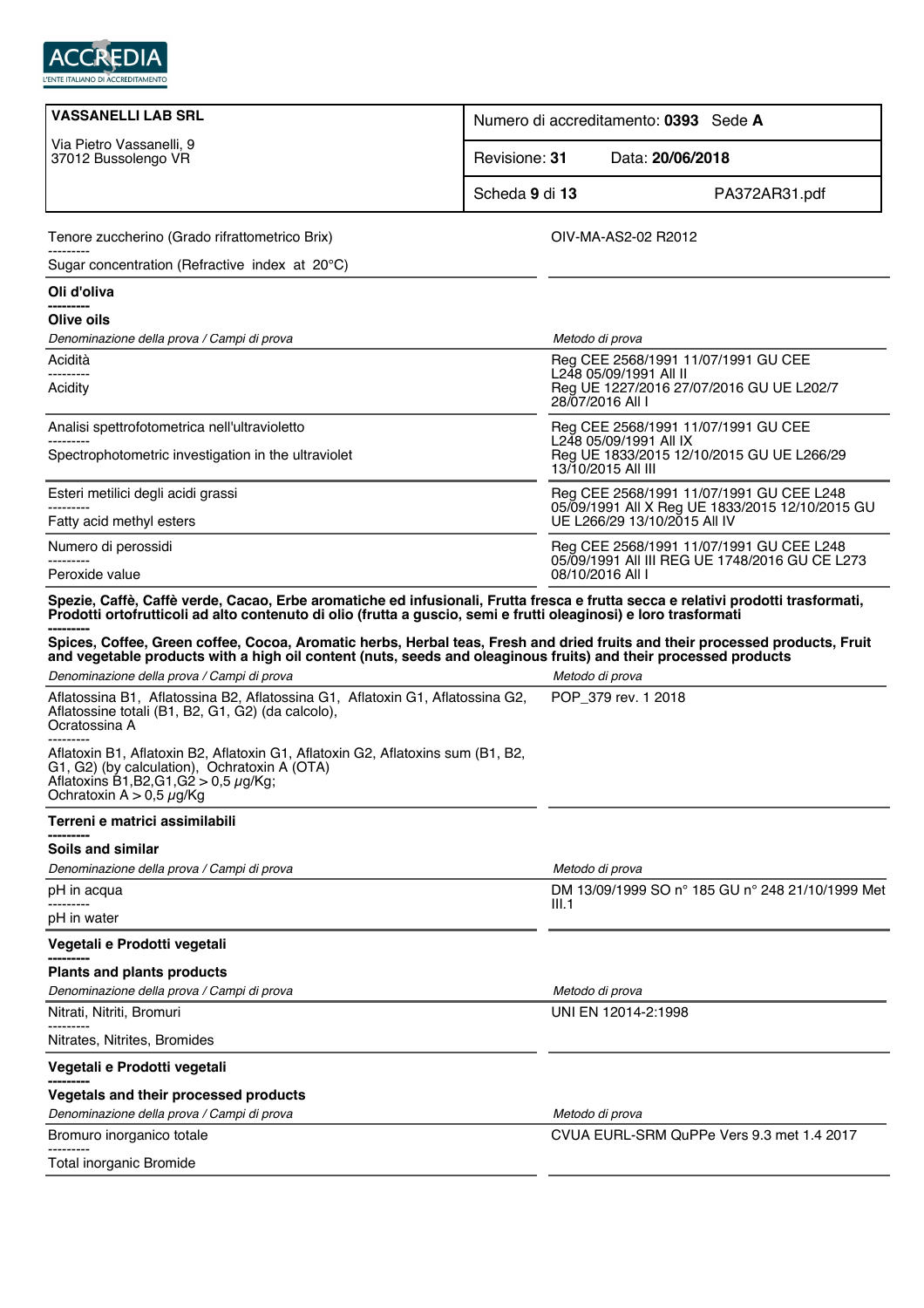

| <b>VASSANELLI LAB SRL</b>                       | Numero di accreditamento: 0393 Sede A |                  |
|-------------------------------------------------|---------------------------------------|------------------|
| Via Pietro Vassanelli, 9<br>37012 Bussolengo VR | Revisione: 31                         | Data: 20/06/2018 |
|                                                 | Scheda 10 di 13                       | PA372AR31.pdf    |

| Wines                                                                                                                                                                                                                                                                                                        |                       |  |  |
|--------------------------------------------------------------------------------------------------------------------------------------------------------------------------------------------------------------------------------------------------------------------------------------------------------------|-----------------------|--|--|
| Denominazione della prova / Campi di prova                                                                                                                                                                                                                                                                   | Metodo di prova       |  |  |
| 1,2-Propandiolo, 1,3-Propandiolo, Etilenglicole, Dietilenglicole                                                                                                                                                                                                                                             | POP_050 rev. 3 2018   |  |  |
| 1,2-Propanediol, 1,3-Propanediol, Ethylen glycole, Diethylen glycole<br>(1,2-Propandiolo (>2,0 mg/l), 1,3-Propandiolo (>0,5 mg/l), Etilenglicole (>0,5<br>$mg/l$ ), Dietilenglicole (>0,5 mg/l))                                                                                                             |                       |  |  |
| 3-metossipropano-1,2-dioli e gliceroli ciclici (3-metossi-1,2-propandiolo e<br>diglicerine cicliche)                                                                                                                                                                                                         | OIV-MA-AS315-15 R2007 |  |  |
| 3-methoxypropane-1,2-diol and cyclic glycerols (3-methoxypropane-1,2-diol<br>cyclic diglycerols)                                                                                                                                                                                                             |                       |  |  |
| Acido metatartarico                                                                                                                                                                                                                                                                                          | OIV-MA-AS313-21 R2007 |  |  |
| Metatartaric acid                                                                                                                                                                                                                                                                                            |                       |  |  |
| Acido Shikimico                                                                                                                                                                                                                                                                                              | OIV-MA-AS313-17 R2004 |  |  |
| Shikimic acid                                                                                                                                                                                                                                                                                                |                       |  |  |
| Alcalinità delle ceneri                                                                                                                                                                                                                                                                                      | OIV-MA-AS2-05 R2009   |  |  |
| Alkalinity of ash                                                                                                                                                                                                                                                                                            |                       |  |  |
| Allergeni: Caseina, Ovoalbumina                                                                                                                                                                                                                                                                              | OIV-MA-AS315-23 R2012 |  |  |
| Allergens: Casein, Ovalbumin                                                                                                                                                                                                                                                                                 |                       |  |  |
| Alluminio, Bario, Calcio, Ferro, Magnesio, Manganese, Potassio, Rame,<br>Sodio, Stronzio, Zinco                                                                                                                                                                                                              | OIV-MA-AS322-13 R2013 |  |  |
| Aluminium, Barium, Calcium, Iron, Magnesium, Manganese, Potassium,<br>Copper, Sodium, Strontium, Zinc                                                                                                                                                                                                        |                       |  |  |
| Anidride carbonica                                                                                                                                                                                                                                                                                           | OIV-MA-AS314-01 R2006 |  |  |
| Carbone Dioxide                                                                                                                                                                                                                                                                                              |                       |  |  |
| Carbammato di etile                                                                                                                                                                                                                                                                                          | OIV-MA-AS315-04 R2009 |  |  |
| <b>Ethyl Carbamate</b>                                                                                                                                                                                                                                                                                       |                       |  |  |
| Ceneri                                                                                                                                                                                                                                                                                                       | OIV-MA-AS2-04 R2009   |  |  |
| Ash                                                                                                                                                                                                                                                                                                          |                       |  |  |
| Derivati cianici                                                                                                                                                                                                                                                                                             | OIV-MA-AS315-06 R2009 |  |  |
| <b>Cyanide Derivatives</b>                                                                                                                                                                                                                                                                                   |                       |  |  |
| Dimethyl phthalate (DMP), Dibutyl phthalate (DBP), Bis (2-ethylhexyl)<br>phthalate (DEHP), Butyl benzyl phthalate (BBP), Di-isononyl phthalate (DINP),<br>Di-isodecyl phthalate (DIDP), Dicyclohexyl phthalate (DCHP), Diethyl<br>phthalate (DEP), Di-isobutyl phthalate (DiBP), Di-n-octyl phthalate (DnOP) | OIV-MA-AS323-10 2013  |  |  |
| Indice di Folin-Ciocalteu                                                                                                                                                                                                                                                                                    | OIV-MA-AS2-10 R2009   |  |  |
| Folin-Ciocalteu Index                                                                                                                                                                                                                                                                                        |                       |  |  |
| Lisozima<br>                                                                                                                                                                                                                                                                                                 | OIV-MA-AS315-14 R2007 |  |  |
| Lysozyme                                                                                                                                                                                                                                                                                                     |                       |  |  |
| Metanolo                                                                                                                                                                                                                                                                                                     | OIV-MA-AS315-27 2016  |  |  |
| .<br>Mehanol                                                                                                                                                                                                                                                                                                 |                       |  |  |
| Piombo                                                                                                                                                                                                                                                                                                       | OIV-MA-AS322-12 R2006 |  |  |

--------- Lead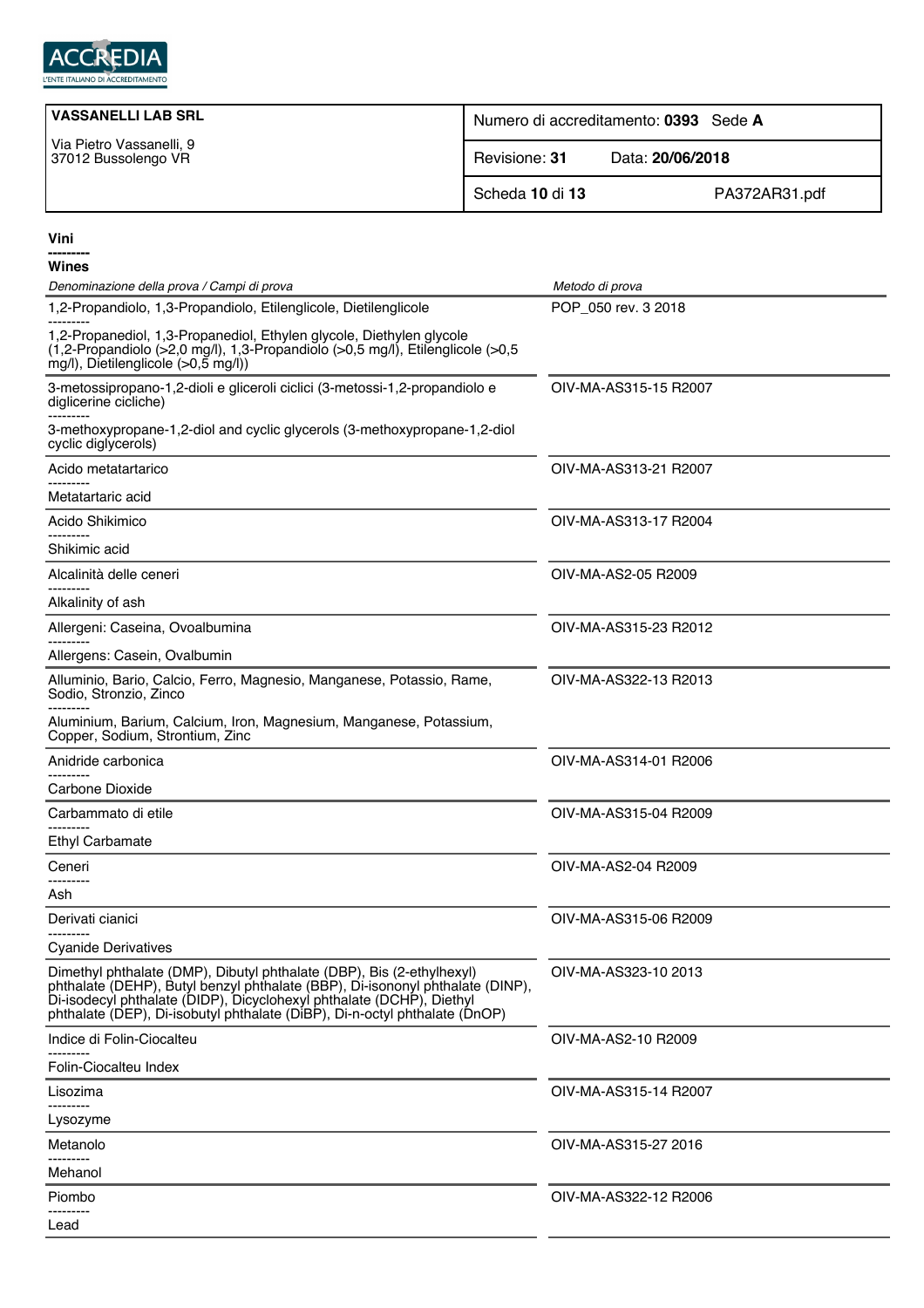

| <b>VASSANELLI LAB SRL</b>                                                                                                                                                                                                                                                                                                                                                                                                                                                                                                                                                                                                                                                                                                     | Numero di accreditamento: 0393 Sede A                                    |
|-------------------------------------------------------------------------------------------------------------------------------------------------------------------------------------------------------------------------------------------------------------------------------------------------------------------------------------------------------------------------------------------------------------------------------------------------------------------------------------------------------------------------------------------------------------------------------------------------------------------------------------------------------------------------------------------------------------------------------|--------------------------------------------------------------------------|
| Via Pietro Vassanelli, 9<br>37012 Bussolengo VR                                                                                                                                                                                                                                                                                                                                                                                                                                                                                                                                                                                                                                                                               | Revisione: 31<br>Data: 20/06/2018                                        |
|                                                                                                                                                                                                                                                                                                                                                                                                                                                                                                                                                                                                                                                                                                                               | Scheda 11 di 13<br>PA372AR31.pdf                                         |
| Solfati, Fosfati e Cloruri                                                                                                                                                                                                                                                                                                                                                                                                                                                                                                                                                                                                                                                                                                    | OIV-MA-AS313-16 R2004                                                    |
| Sulphate, Phosphate and Chloride                                                                                                                                                                                                                                                                                                                                                                                                                                                                                                                                                                                                                                                                                              |                                                                          |
| Sovrapressione                                                                                                                                                                                                                                                                                                                                                                                                                                                                                                                                                                                                                                                                                                                | OIV-MA-AS314-02 R2003                                                    |
| Overpressure measurement                                                                                                                                                                                                                                                                                                                                                                                                                                                                                                                                                                                                                                                                                                      |                                                                          |
| Vini bianchi                                                                                                                                                                                                                                                                                                                                                                                                                                                                                                                                                                                                                                                                                                                  |                                                                          |
| White wines                                                                                                                                                                                                                                                                                                                                                                                                                                                                                                                                                                                                                                                                                                                   |                                                                          |
| Denominazione della prova / Campi di prova                                                                                                                                                                                                                                                                                                                                                                                                                                                                                                                                                                                                                                                                                    | Metodo di prova                                                          |
| Carbossimetilcellulosa (CMC)                                                                                                                                                                                                                                                                                                                                                                                                                                                                                                                                                                                                                                                                                                  | OIV-MA-AS315-22 R2010                                                    |
| Carboxymethyl cellulose (CMC)                                                                                                                                                                                                                                                                                                                                                                                                                                                                                                                                                                                                                                                                                                 |                                                                          |
| Vini, Mosti                                                                                                                                                                                                                                                                                                                                                                                                                                                                                                                                                                                                                                                                                                                   |                                                                          |
| Wine, Grape must                                                                                                                                                                                                                                                                                                                                                                                                                                                                                                                                                                                                                                                                                                              |                                                                          |
| Denominazione della prova / Campi di prova<br>Acidità fissa                                                                                                                                                                                                                                                                                                                                                                                                                                                                                                                                                                                                                                                                   | Metodo di prova<br>OIV-MA-AS313-03 R2009                                 |
|                                                                                                                                                                                                                                                                                                                                                                                                                                                                                                                                                                                                                                                                                                                               |                                                                          |
| <b>Fixed acidity</b>                                                                                                                                                                                                                                                                                                                                                                                                                                                                                                                                                                                                                                                                                                          |                                                                          |
| Acidità totale                                                                                                                                                                                                                                                                                                                                                                                                                                                                                                                                                                                                                                                                                                                | OIV-MA-AS313-01 R2015                                                    |
| <b>Total acidity</b>                                                                                                                                                                                                                                                                                                                                                                                                                                                                                                                                                                                                                                                                                                          |                                                                          |
| Acidità volatile                                                                                                                                                                                                                                                                                                                                                                                                                                                                                                                                                                                                                                                                                                              | OIV-MA-AS313-02 R2015                                                    |
| <b>Volatile Acidity</b>                                                                                                                                                                                                                                                                                                                                                                                                                                                                                                                                                                                                                                                                                                       |                                                                          |
| Acidità volatile (distillazione)                                                                                                                                                                                                                                                                                                                                                                                                                                                                                                                                                                                                                                                                                              | POP_161 rev. 3 2017                                                      |
| Volatile Acidity (distillation) (Acidità volatile (distillazione) (>0,02 g/l))                                                                                                                                                                                                                                                                                                                                                                                                                                                                                                                                                                                                                                                |                                                                          |
| Acido malico, Acido lattico, Acido citrico, Acido tartarico, Acido acetico,<br>Glicerina                                                                                                                                                                                                                                                                                                                                                                                                                                                                                                                                                                                                                                      | OIV-MA-AS313-04 R2009                                                    |
| Malic acid, Lactic acid, Tartaric acid, Acetic acid, Glycerol                                                                                                                                                                                                                                                                                                                                                                                                                                                                                                                                                                                                                                                                 |                                                                          |
| Acido sorbico                                                                                                                                                                                                                                                                                                                                                                                                                                                                                                                                                                                                                                                                                                                 | OIV-MA-AS313-20 R2006                                                    |
| Sorbic acid                                                                                                                                                                                                                                                                                                                                                                                                                                                                                                                                                                                                                                                                                                                   |                                                                          |
| Ammine biogene: Cadaverina, Istamina, Putrescina, Tiramina                                                                                                                                                                                                                                                                                                                                                                                                                                                                                                                                                                                                                                                                    | OIV-MA-AS315-18 R2009                                                    |
| Biogenic amines: Cadaverine, Histamine, Putrescine, Tyramine                                                                                                                                                                                                                                                                                                                                                                                                                                                                                                                                                                                                                                                                  |                                                                          |
| Anidride solforosa libera, anidride solforosa totale                                                                                                                                                                                                                                                                                                                                                                                                                                                                                                                                                                                                                                                                          | OIV-MA-AS323-04A R2012, OIV-MA-AS323-04B<br>R2009, OIV-MA-AS323-05 R2009 |
| Free Sulfur Dioxide, Total Sulfur Dioxide                                                                                                                                                                                                                                                                                                                                                                                                                                                                                                                                                                                                                                                                                     |                                                                          |
| Anidride solforosa libera, anidride solforosa totale (distillazione)                                                                                                                                                                                                                                                                                                                                                                                                                                                                                                                                                                                                                                                          | POP_156 rev. 3 2017                                                      |
| Free Sulfur Dioxide, Total Sulfur Dioxide (distillation) (Anidride solforosa libera<br>(>1 mg/l), anidride solforosa totale (>2 mg/l))                                                                                                                                                                                                                                                                                                                                                                                                                                                                                                                                                                                        |                                                                          |
| Densità relativa, Titolo alcolometrico volumico effettivo, Zuccheri riduttori,<br>Titolo alcolometrico volumico totale (da calcolo), Estratto secco totale (da<br>calcolo), Estratto secco ridotto (da calcolo), Estratto non riduttore (da calcolo),<br>Acidità totale, Acidità volatile, pH (metodo automatizzato)                                                                                                                                                                                                                                                                                                                                                                                                          | POP_155 rev. 4 2017                                                      |
| Specific gravity at 20°C, Actual alcoholic strength by volume, Reducing<br>sugars, Total alcoholic strength by volume (calculation), Total dry extract (by<br>calculation), Reduced extract (by calculation), Sugar free extract (by<br>calculation), Total acidity, Volatile acidity, pH (automated method) (Densità<br>relativa (0,989 -1,006 a 20°C), Titolo alcolometrico volumico effettivo (8,4 -<br>17,5 %vol), Zuccheri riduttori (1,2 - 20,0 g/l), Titolo alcolometrico volumico<br>totale (calcolo %vol), Estratto secco totale (calcolo g/l), Estratto secco ridotto<br>(calcolo g/l), Estratto non riduttore (calcolo g/l), Acidità totale (3,7 - 11,2 g/l),<br>Acidità volatile (0,1 - 1,2 g/l), pH (3,0 - 4,0)) |                                                                          |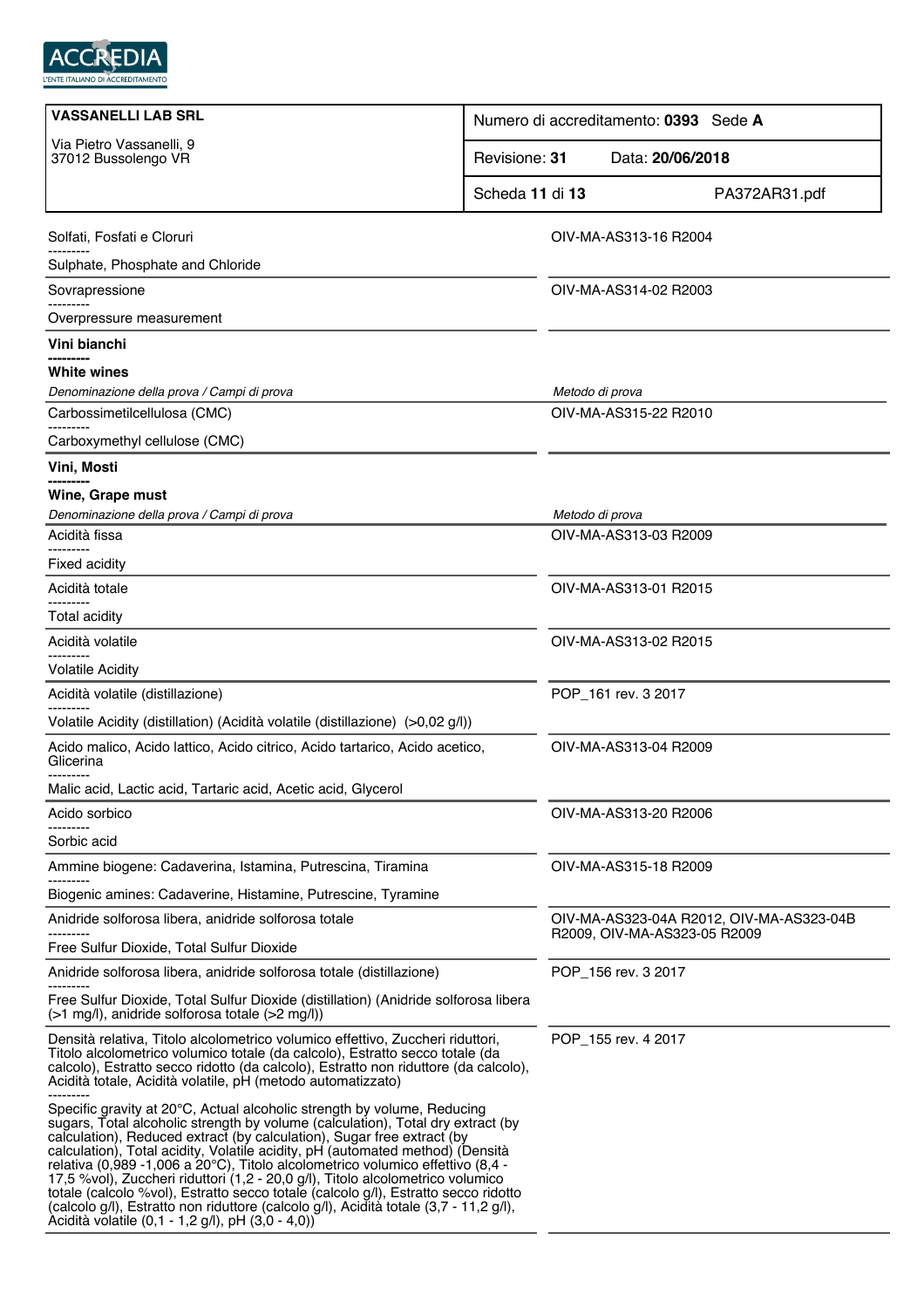

| <b>VASSANELLI LAB SRL</b>                                                                                                                                                                                                                                                                                | Numero di accreditamento: 0393 Sede A                         |
|----------------------------------------------------------------------------------------------------------------------------------------------------------------------------------------------------------------------------------------------------------------------------------------------------------|---------------------------------------------------------------|
| Via Pietro Vassanelli, 9<br>37012 Bussolengo VR                                                                                                                                                                                                                                                          | Revisione: 31<br>Data: 20/06/2018                             |
|                                                                                                                                                                                                                                                                                                          | Scheda 12 di 13<br>PA372AR31.pdf                              |
| Diglucoside malvosidico (Ibridi Produttori Diretti) (qualitativo)                                                                                                                                                                                                                                        | OIV-MA-AS315-03 R2009                                         |
| Malvidin diglucoside (qualitative)                                                                                                                                                                                                                                                                       |                                                               |
| Estratto ridotto, Estratto non riduttore (da calcolo)                                                                                                                                                                                                                                                    | OIV-MA-AS2-03B R2012 + OIV-MA-AS311-01A:<br>R2009             |
| Reduced extract, Sugar free extraxt (by calculation)                                                                                                                                                                                                                                                     |                                                               |
| Estratto ridotto, Estratto non riduttore (da calcolo)                                                                                                                                                                                                                                                    | OIV-MA-AS2-03B R2012 + OIV-MA-AS311-02 :<br>R2009             |
| Reduced extract, Sugar free extraxt (by calculation)                                                                                                                                                                                                                                                     |                                                               |
| Estratto ridotto, Estratto non riduttore (da calcolo)                                                                                                                                                                                                                                                    | OIV-MA-AS2-03B R2012 + OIV-MA-AS311-03 :<br>R <sub>2003</sub> |
| Reduced extract, Sugar free extraxt (by calculation)                                                                                                                                                                                                                                                     |                                                               |
| Estratto secco totale                                                                                                                                                                                                                                                                                    | OIV-MA-AS2-03B R2012                                          |
| Total dry matter                                                                                                                                                                                                                                                                                         |                                                               |
| Ferro                                                                                                                                                                                                                                                                                                    | OIV-MA-AS322-05A R2009                                        |
| Iron                                                                                                                                                                                                                                                                                                     |                                                               |
| Glucosio e Fruttosio                                                                                                                                                                                                                                                                                     | OIV-MA-AS311-02 R2009                                         |
| Glucose and Fructose                                                                                                                                                                                                                                                                                     |                                                               |
| Lieviti, batteri lattici, batteri acetici (Conta)                                                                                                                                                                                                                                                        | OIV-MA-AS4-01 R2010                                           |
| Enumeration of Yeast, Lactic acid bacteria, acetic bacteria                                                                                                                                                                                                                                              |                                                               |
| Massa volumica a 20 °C e Densità relativa a 20 °C                                                                                                                                                                                                                                                        | OIV-MA-AS2-01A R2012 p.to 5                                   |
| Density at 20°C and specific gravity at 20°C                                                                                                                                                                                                                                                             |                                                               |
| Metanolo                                                                                                                                                                                                                                                                                                 | OIV-MA-AS312-03A R2015                                        |
| Methanol                                                                                                                                                                                                                                                                                                 |                                                               |
| pH                                                                                                                                                                                                                                                                                                       | OIV-MA-AS313-15 R2011                                         |
| Rame                                                                                                                                                                                                                                                                                                     | OIV-MA-AS322-06 R2009                                         |
| Copper                                                                                                                                                                                                                                                                                                   |                                                               |
| Saggio di stabilità (qualitativo)                                                                                                                                                                                                                                                                        | DM 12/03/1986 SO GU n° 161 14/07/1986 All p.to III<br>par 3.3 |
| Stability test (qualitative)                                                                                                                                                                                                                                                                             |                                                               |
| Sostanze riducenti                                                                                                                                                                                                                                                                                       | OIV-MA-AS311-01A R2009                                        |
| Reducing substances                                                                                                                                                                                                                                                                                      |                                                               |
| Titolo alcolometrico volumico effettivo, Titolo alcolometrico volumico<br>potenziale (da calcolo), Titolo alcolometrico volumico totale (da calcolo), Titolo<br>alcolometrico massico effettivo, Titolo alcometrico massico potenziale (da<br>calcolo), Titolo alcolometrico massico totale (da calcolo) | OIV-MA-AS312-01A R2016 All. 4B +<br>OIV-MA-AS311-02 R2009     |
| Actual alcoholic strength by volume, Potential alcoholic strength by volume<br>(calculation), Total alcoholic strength by volume (calculation), Actual alcoholic<br>strength by mass, Potential alcoholic strength by mass(calculation), Total<br>alcoholic strength by mass (calculation)               |                                                               |
| Zuccheri: fruttosio, glucosio, saccarosio e glicerolo                                                                                                                                                                                                                                                    | OIV-MA-AS311-03 R2016                                         |
| Sugars: fructose, glucose, sucrose and glycerol                                                                                                                                                                                                                                                          |                                                               |
| Vini, Mosti, Mosti concentrati                                                                                                                                                                                                                                                                           |                                                               |
| Wine, Grape must, Concentrated grape must                                                                                                                                                                                                                                                                |                                                               |
| Denominazione della prova / Campi di prova                                                                                                                                                                                                                                                               | Metodo di prova                                               |